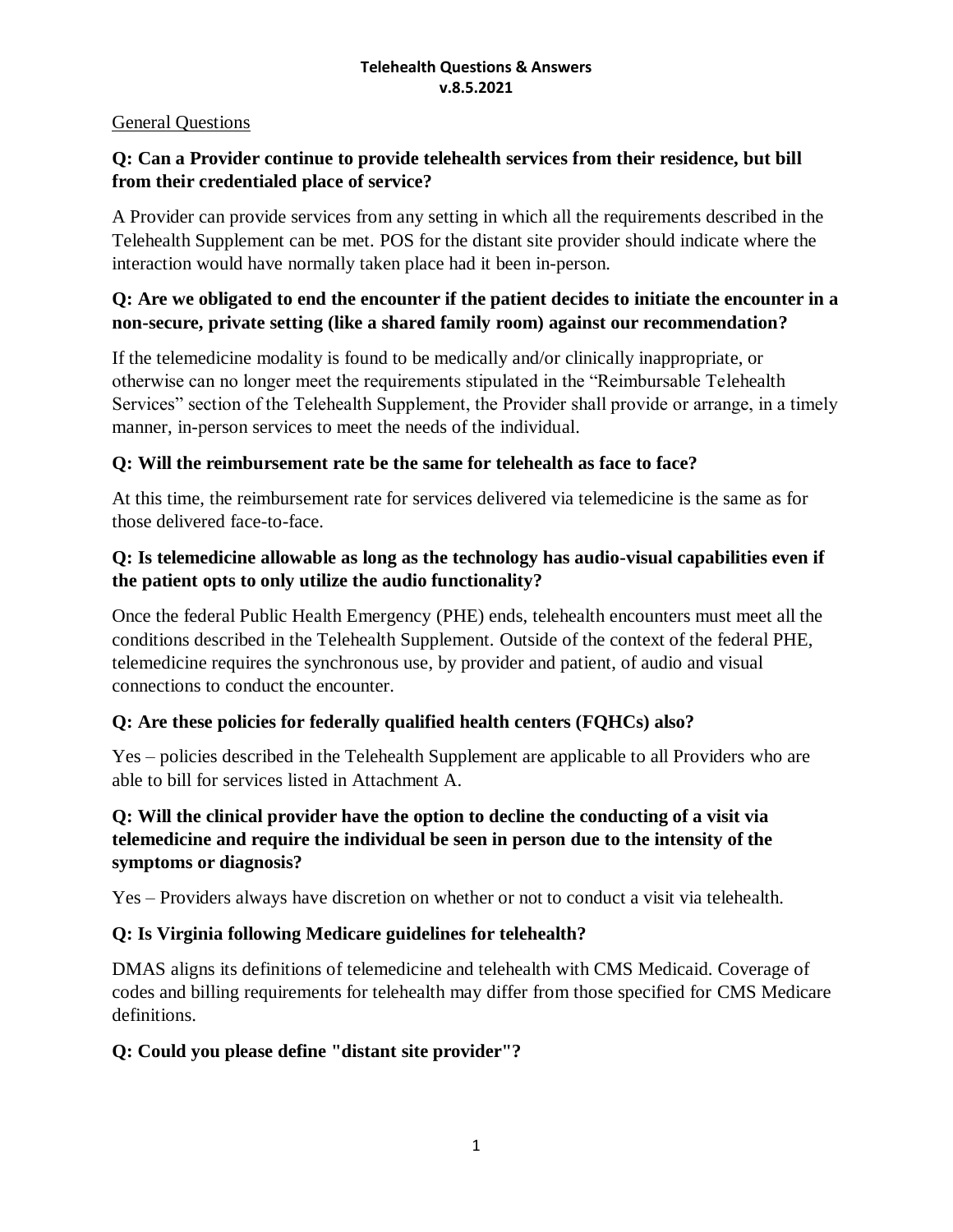A distant site Provider is a Provider – i.e., a billing provider who is either a qualified, licensed practitioner of the healing arts or a facility and who is enrolled with DMAS – who renders a covered service at a location that is different from the location of the member.

# **Q: If a telehealth audio-visual appointment is scheduled, and the video connection from the patient does not work properly at that time for whatever reason, can the needed appointment be conducted with audio only?**

During the state of the federal Public Health Emergency, the appointment can be conducted via audio-only. After the end of the federal Public Health Emergency, use of audio-only will not be allowed unless DMAS has issued audio-only policy guidance. (At the current time, DMAS has not issued audio-only policy guidance beyond the federal Public Health Emergency)

# **Q: Will there be a standard form created to determine clinically appropriateness for telehealth?**

Providers are expected to use their judgment on a case-by-case basis to determine whether it is clinically appropriate to deliver a service to a member via telehealth.

# Billing (general)

# **Q: Will adding the GT/GQ codes to billing be required 60 days after the Virginia DMAS Telehealth policy goes into effect EVEN IF the Federal PHE is still in effect?**

Yes – use of GT/GQ modifiers will be required within 60 days of publication of the Telehealth Supplement for services listed in Attachment A of the Supplement.

# **Q: Do we still use the GT modifier code for both audio-only (i.e. telephone) and audiovisual (telemedicine) methods?**

During the federal PHE, the GT modifier should be used for any synchronously-delivered service that is not delivered in-person, including audio-only. After the end of the federal PHE, GT should be used for any service authorized to be delivered via telemedicine (i.e., synchronous audio-visual). At the current time, audio-only is not an allowed service outside of the context of the federal PHE.

#### **Q: Is there any role for the 95 modifier that Medicare uses? Why did you choose to use GT instead of 95? Alignment with Medicare would seem to make it less confusing for those who are doing billing and coding.**

Consistent with practice prior to the federal PHE, DMAS will continue to use the GT and GQ modifiers.

**Q: Please clarify use of the Place of Service (POS) code. Pre-COVID we provided services via telemedicine and used the POS 02 – not the location where the service would "have normally been provided."** 

**Q: When billing a modifier GT do you also need to change the place of service to 02?**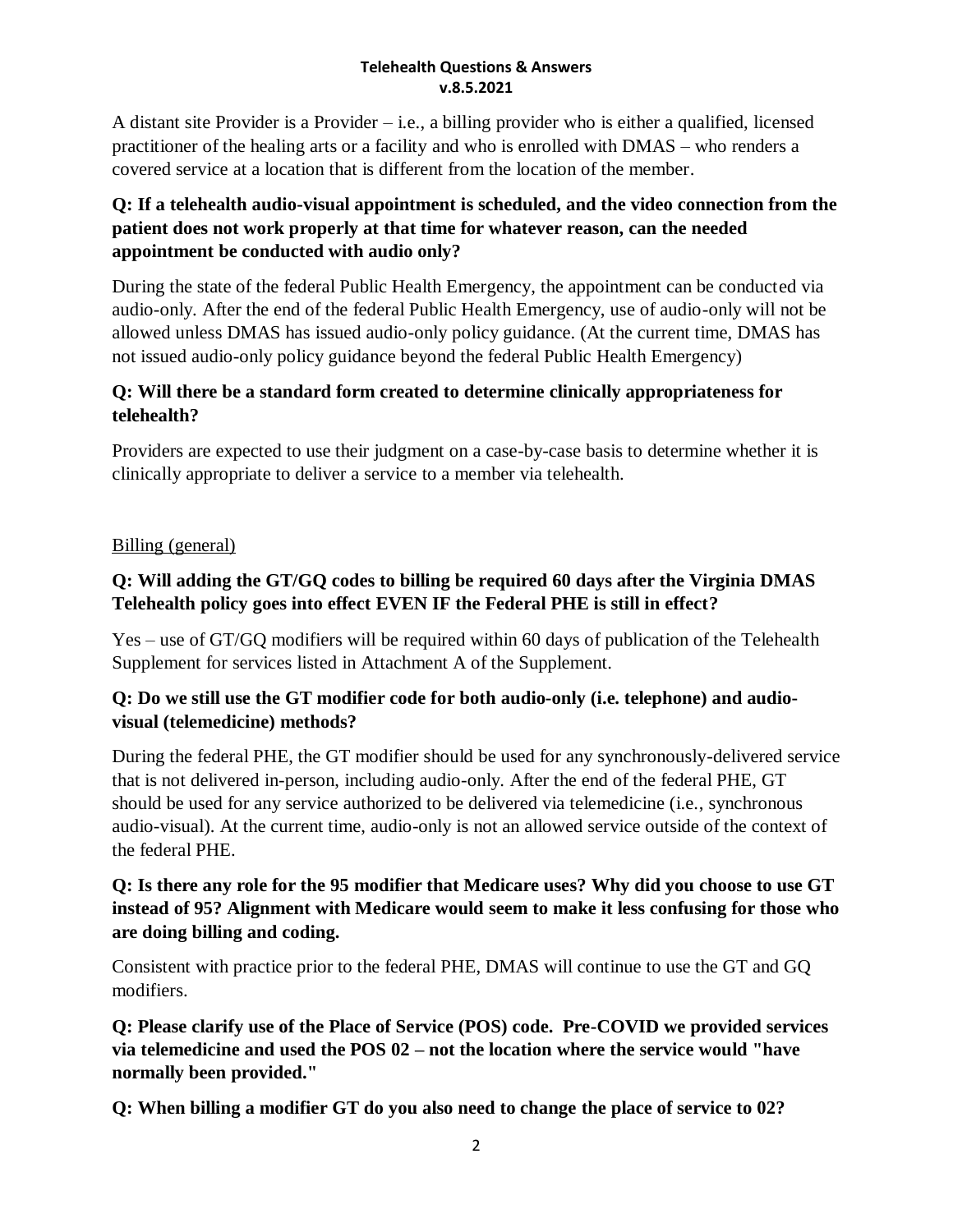Place of Service (POS) should indicate where the service would have been provided had the client been served face-to-face (not where the client is actually located, or necessarily where the provider is actually located, when the service is received). For example, if the member would have come to a private office to receive the service outside of a telehealth modality, a POS 11 would be applied. POS 02 ("telehealth") should not be used.

DMAS recognizes that other payers use different billing guidance, reflective of the absence of national billing standards or consensus on billing requirements.

# **Q: What is the difference between the GT and GQ modifier?**

GT is used as a modifier to telemedicine services delivered *synchronously*. GQ is used as a modifier to telemedicine services delivered *asynchronously*.

# Billing (Originating Site Fees)

## **Q: Can Providers bill an Originating Site Fee (Q3014) if telecommunication equipment and assistance are provided to members in an office to connect with the same Provider billing the telehealth service, who is located at a distant site (i.e. home)?**

No – an Originating Site Fee (Q3014) will not be reimbursed to a Provider when the distant site Provider providing the service also provides services on an in-person basis at the same location of the entity billing the Originating Site Fee.

## **Q: Can a Provider bill an Originating Site Fee (Q3014) if both the member and a Provider providing the services (i.e., the distant site provider) are at the same location but, due to a possible contagion/exposure, services are delivered via telehealth?**

No – an Originating Site Fee (Q3014) will not be reimbursed to a Provider when both the member and distant site Provider are located in the same location.

## **Q: If telecommunication equipment is provided to a member in their home (as a result of their lacking connectivity, equipment, etc.) to allow them to receive care from a provider at a distant site, could you then bill the Originating Site Fee (Q3014)?**

No – Originating Site Fees may only be billed at a location where in-person services can be received, but this does not include the member's residence.

## **Q: What POS should be billed for an Originating Site Fee?**

POS should indicate the actual location where the Medicaid member is.

**Q: Could the Originating Site Fee be billed if telecommunication equipment were provided for a member from a therapist's home for employees of the CSB? Does this apply beyond the federal PHE as well?**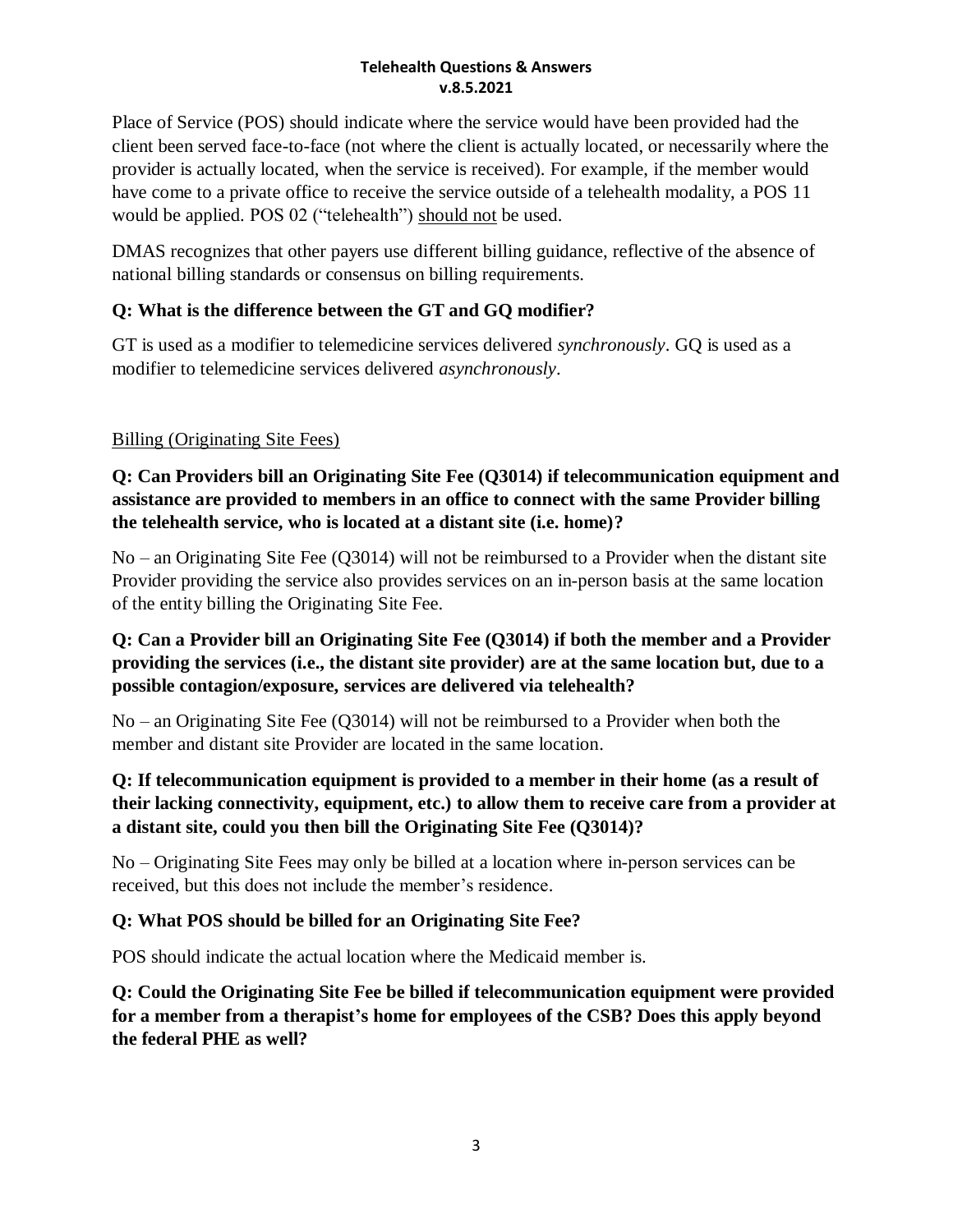If a Provider is located with the member at a location where services can be received and all requirements specified in the Originating Site Fee section of the Telehealth Services Supplement are met, the Provider may bill an originating site fee.

## General Documentation Requirements

## **Q: Is verbal approval documented in documents such as ISPs, etc., still acceptable as long as the consumer agrees and gives verbal permission?**

For ISPs, Providers should follow documentation guidance issued by the Department of Education.

## **Q: Does the proposed manual include guidance on obtaining client signatures (i.e., is an "actual" signature required or a notation indicating the client consented to the treatment plan, ROI, etc.)?**

## **Q: If someone completes a form online and emails it back, does a typed signature count?**

Any signature that is considered legal and protects patient privacy under all applicable federal/state laws, statutes, regulations, etc., would be acceptable to DMAS. Providers who are unsure whether the member's signature would be considered legal and or protects patient privacy should seek advice from legal counsel.

#### Telehealth and federal Public Health Emergency flexibilities

## **Q: Will telephonic delivery be allowed after the PHE?**

**Q: I understand that audio-only telehealth ends with the end of the PHE and that DMAS is working on new policies around this. Will this audio-only option end with the end of the federal PHE or the state PHE or has this yet to be determined (based on DMAS policy development)?**

## **Q: To clarify, telephonic services will be allowed post July 1st until the end of the federal PHE declaration?**

During the federal PHE, use of audio-only can continue to be used as described in COVIDrelated Medicaid Memos (March 19, 2020; May 15, 2020; September 30, 2020). Effective July 1, 2021, DMAS has legislative authority to authorize services delivered via audio-only. When the federal PHE ends, audio-only services will only be permitted after DMAS audio-only policy is finalized. If the federal PHE ends before audio-only policy is finalized, then audio-only services will not be permitted until the policy is finalized.

#### Fee-for-Service vs. Managed Care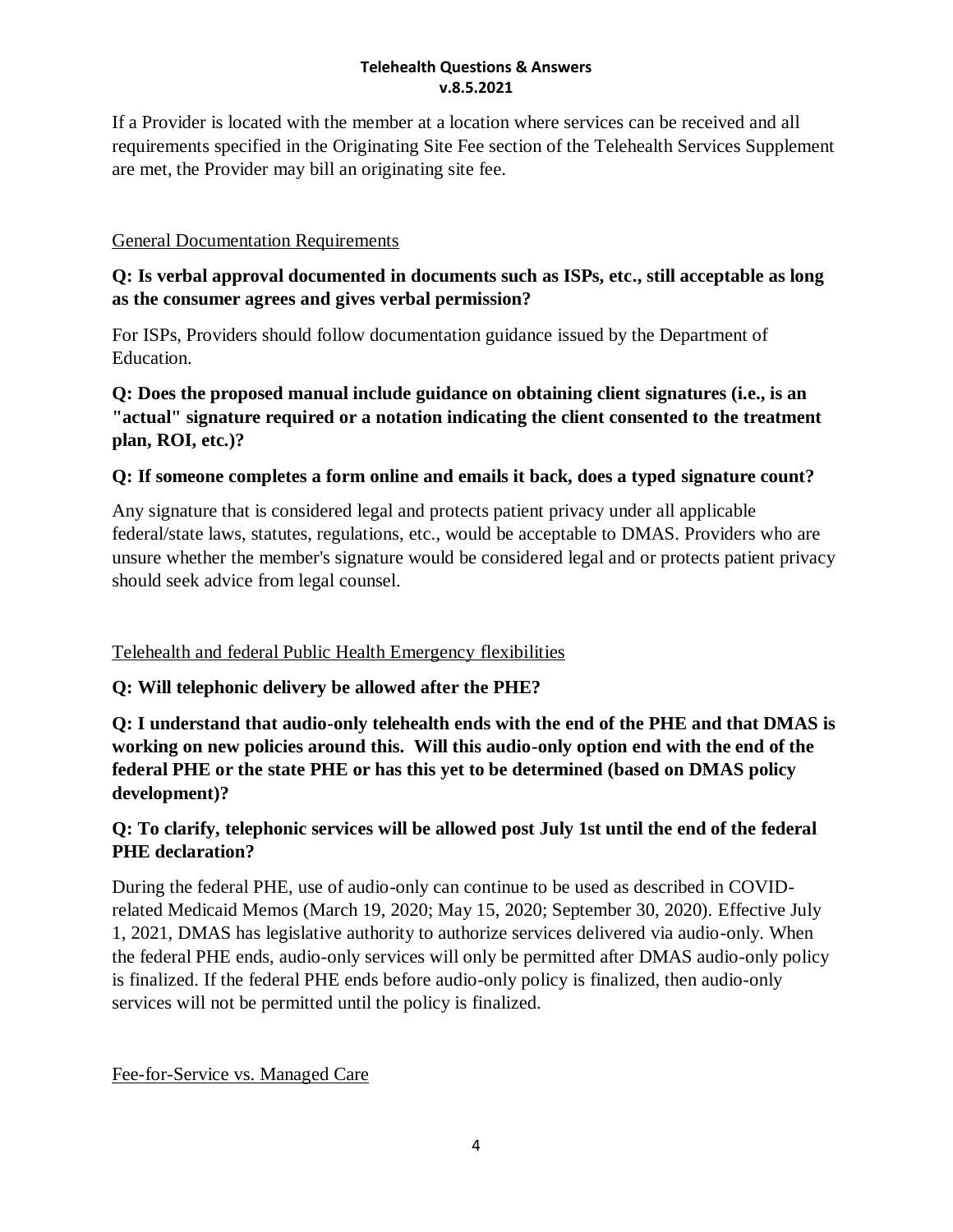#### **Q: Will the MCOs follow DMAS rules around telehealth?**

## **Q: Can the requirements for telehealth/telemedicine services be different for services billed to MCOs? Must MCOs maintain the same requirements as defined in the Telehealth Services Supplement?**

MCOs must provide coverage for telemedicine and telehealth services as medically necessary, and with at least equal amount, duration, and scope as is available through the Medicaid fee-forservice program. It is recommended that Providers contact MCOs directly with any questions regarding coverage of telehealth.

#### Telehealth modalities

# **Q: You refer to telehealth and telemedicine: is there a difference? If so can you help us distinguish the type of services that fall under each?**

Telehealth means the use of telecommunications and information technology to provide access to medical and behavioral health assessment, diagnosis, intervention, consultation, supervision, and information across distance. Telehealth encompasses telemedicine as well as a broader umbrella of services that includes the use of such technologies as telephones, interactive and secure medical tablets, remote patient monitoring devices, and store-and-forward devices.

Telemedicine is a means of providing services through the use of two-way, real time interactive electronic communication between the member and the Provider located at a site distant from the member. This electronic communication must include, at a minimum, the use of audio and video equipment.

## **Q: What is "Store-and-Forward"?**

Store-and-forward means the asynchronous transmission of a member's medical information from an originating site to a health care Provider located at a distant site. A member's medical information may include, but is not limited to, video clips, still images, x-rays, laboratory results, audio clips, and text. The information is reviewed at the Distant Site without the patient present with interpretation or results relayed by the distant site Provider via synchronous or asynchronous communications.

#### Geographic considerations

## **Q: In a situation where a facility is physically licensed and located in Virginia, can the telehealth provider be located out of state physically as long as they are licensed in Virginia and enrolled with Virginia Medicaid?**

Providers are expected to adhere to regulations regarding licensures and locations of the patient and/or Provider issued by their Regulatory Board. Please refer to information provided by the Department of Health Professions (https://www.dhp.virginia.gov/)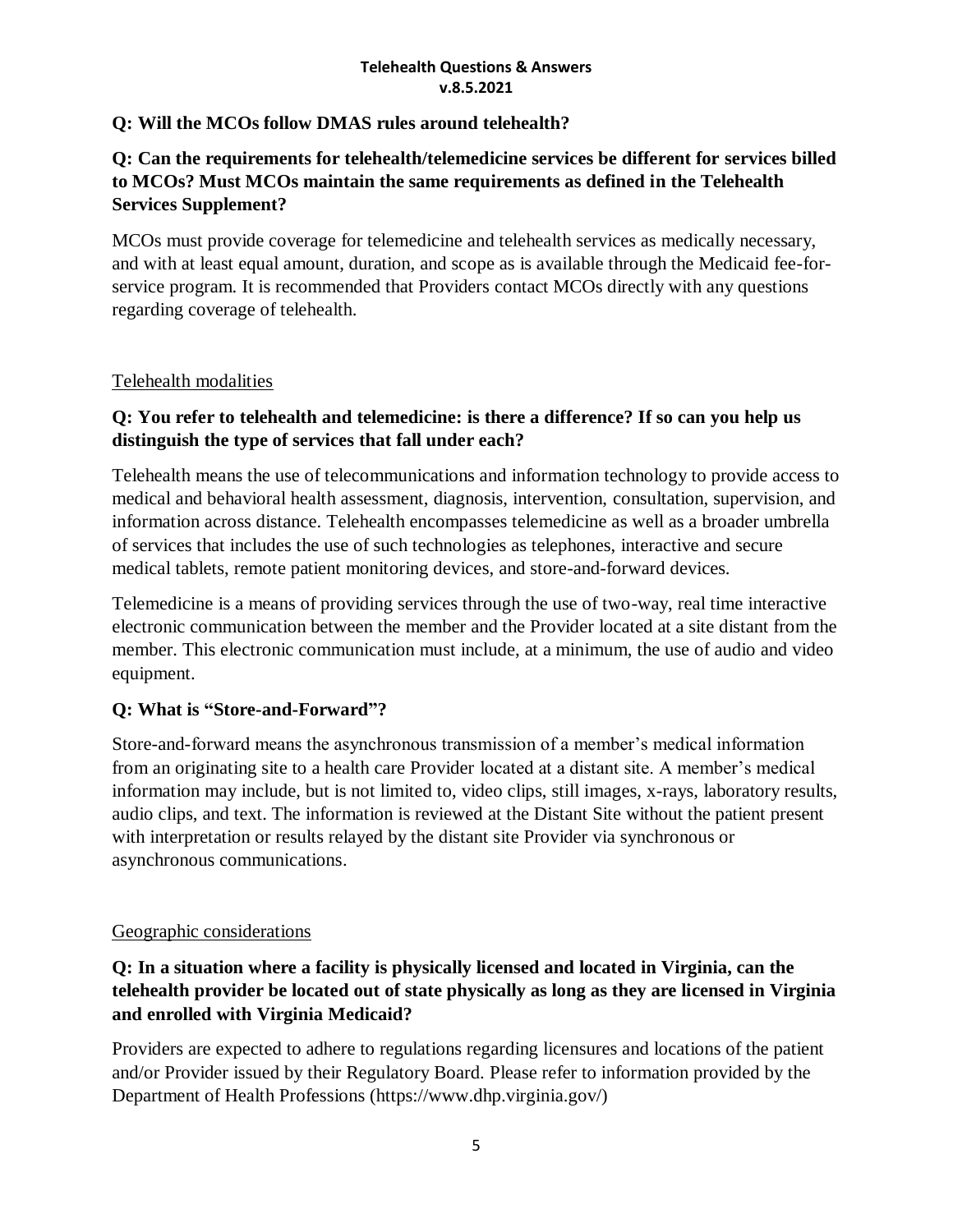## **Q: There are circumstances when clients leave the state for a period of time, but retain a Virginia address. Would they be able to receive telemedicine in another state or country?**

Providers should refer to applicable licensing authorities in Virginia and the location of the Member to ensure compliance with applicable regulations.

#### Behavioral Health-Related

# **Q: What are considered 'clinically appropriate' telehealth services for community-based mental health services? Can you give an example?**

A: Individuals vary in how they respond to counseling—one size never fits all, and this includes telehealth. Clinicians must take into consideration the patient's needs, stage of treatment, experiences and environmental factors to determine if telehealth is clinically appropriate. Inperson shall be considered for a variety of reasons but not limited to the following: member requests to meet in-person, members who have experienced trauma, members who are experiencing psychosis, experiencing significant dysregulation, telehealth equipment is unavailable/unreliable/broken, inadequate space in home leading to privacy concerns.

## **Q: Will individual therapy, group and family still be covered?**

A: Psychotherapy (individual, family and couples) and group therapy are covered by the telemedicine policy. Refer to Table 2 in the Telemedicine supplement for specific covered CPT and HCPCS codes.

#### **Q: Can psychologists, LPCs or LCSWs who hold a Virginia license but live in another state, provide services to Virginia residents via telehealth?**

A: Providers are expected to adhere to regulations regarding licensures and locations of the patient and/or Provider issued by their Regulatory Board. Please refer to information provided by the Department of Health Professions [\(https://www.dhp.virginia.gov/\)](https://www.dhp.virginia.gov/). Providers located outside of Virginia may need to adhere to additional regulations applicable to that location.

# **Q: Can you provide clarity regarding Psychologists located in Virginia who provide telehealth services to residents of other states via Psychology Interjurisdictional Compact (PSYPACT)?**

A: PSYPACT has 2 different credentials; one is for telepsychology and one is the authority to physically practice temporarily in a PSYPACT state for up to 30 days. In order to practice in another PSYPACT state, the individual must hold an active, unrestricted license as a Psychologist in a PSYPACT state and must be credentialed by the Association of State and Provincial Psychology Boards (ASPPB) with the E.Passport/APIT. As long as they meet both of those requirements, and the client is located within a PSYPACT state, they can practice. For more information about PSYPACT, contact the Virginia Board of Psychology at: [psy@dhp.virginia.gov.](mailto:psy@dhp.virginia.gov)

## **Q: Will outpatient therapists have to take a training to provide telehealth?**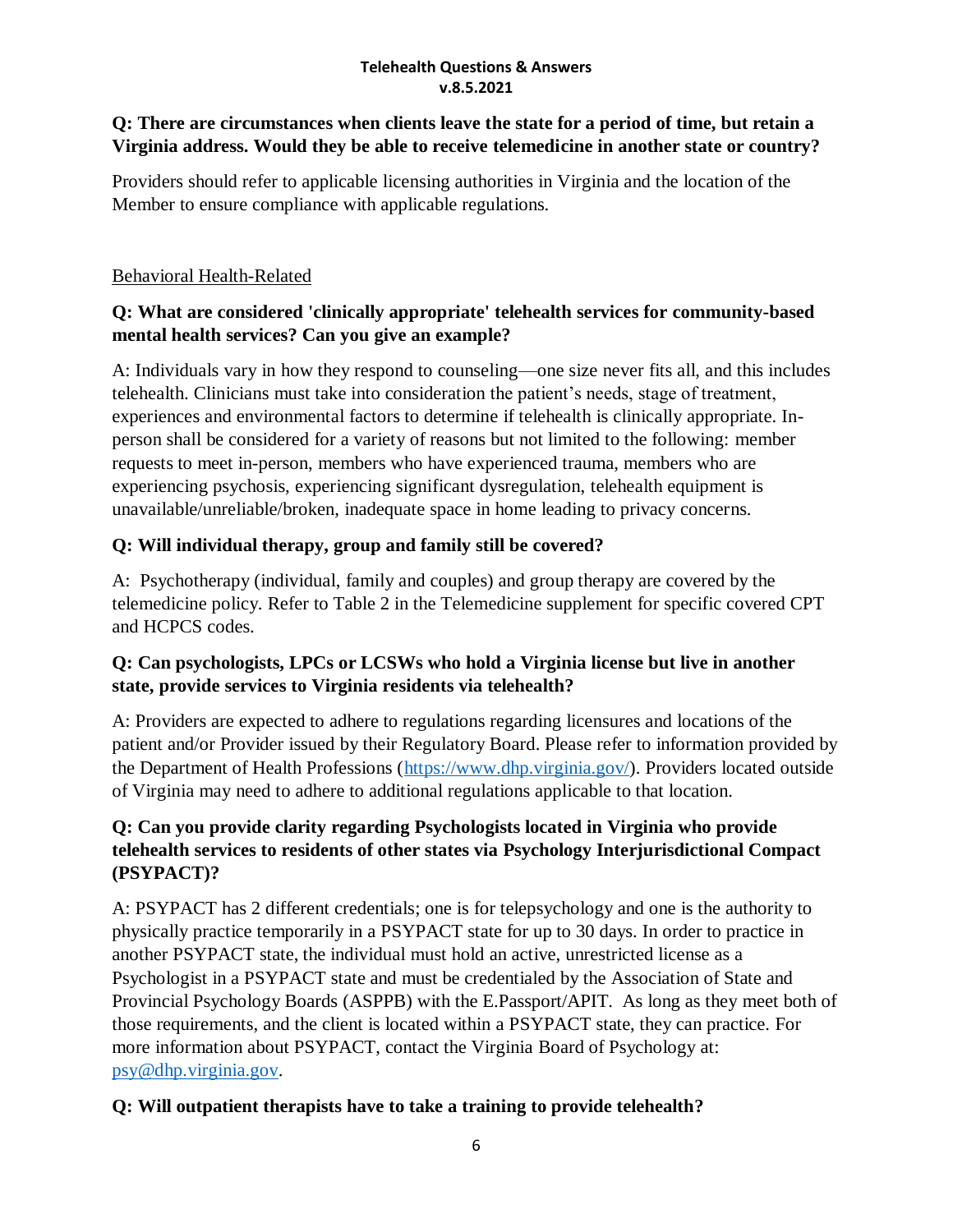A: DMAS does not require additional trainings to deliver services via telehealth. DMAS does require that services delivered via telemedicine are provided with the same standard of care as in-person. It is the responsibility of Providers to ensure that they have the training needed to ensure that this is accomplished.

# **Q: According to the new ACT Billing Guidance, "To bill the per diem unit, a qualified ACT team member must provide a face-to-face covered service with the individual or a face-to-face care coordination". Is telehealth allowed for this?**

A: ACT is approved for service delivery via telehealth as noted in the DMAS Telehealth Provider Supplemental Manual. The face-to-face service requirement may be met through telehealth.

## **Q: Does fifteen minutes of audio-visual telehealth meet the face-to-face requirement for ACT?**

A: Yes, the fifteen minutes of face –to-face service required to bill the ACT per diem can be met through telehealth.

# **Q: Can the originating site be the therapist home after the public health emergency?**

A: The originating site is the location of the member at the time the service is rendered, or the site where the asynchronous store-and-forward service originates. The distant site is the location of the Provider rendering the covered service via telehealth. Providers are also expected to adhere to regulations regarding licensures and locations of the patient and/or Provider issued by their Regulatory Board and as applicable, their licensing agency. Please refer to information provided by the Department of Health Professions [\(https://www.dhp.virginia.gov/\)](https://www.dhp.virginia.gov/) and the Department of Behavioral Health and Develomental Services (https://www.dbhds.virginia.gov/).

## **Q: Is there a modifier for telehealth services delivered by a licensed eligible clinician under the supervision of a licensed credentialed staff?**

A: There are no specific modifiers for Residents in Psychology, Residents in Counseling, nor Supervisees in Social Work. Services are billed under the supervising clinician's or agency NPI, as appropriate for the service, and appropriate telehealth modifiers should be used depending on the delivery of the service.

## **Q: Are the new Behavioral Health Enhancement (BHE) codes going into effect 07/01/2021 being reviewed for inclusion, as appropriate?**

A: The new BHE codes effective 7/1/2021 are approved for service delivery via telehealth as noted in the DMAS Telehealth Provider Supplemental Manual.

**Q: Can the flexibility of allowing one unit of billing for TDT, IIH, MHSS, ICT and PSR be extended if services are provided but time spent in billable activities does not reach the full unit of time required to bill?**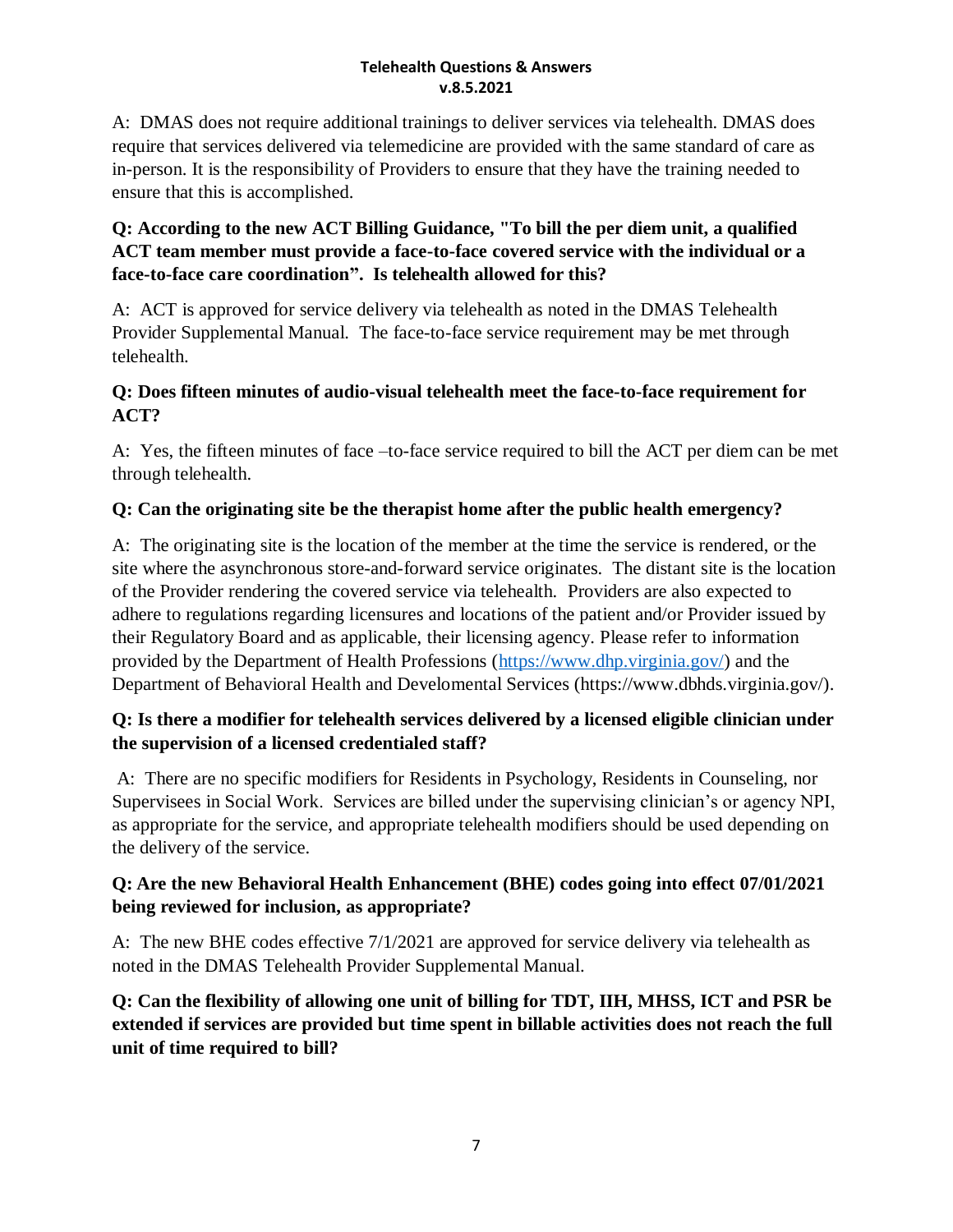A: The flexibilities allowing one unit on days when a billable service is provided but does not reach the time requirements to bill for a service unit continues through the duration of the federal Public Health Emergency.

# **Q: Is telemedicine limited to licensed professionals?**

A: Staff requirements for services allowed through telehealth remain the same as if the service is delivered in person. For services allowed through telehealth, such as but not limited to TDT, MHSS, Intensive In-Home, Behavioral Therapy, PSR and relevant ASAM Levels of Care, whereas staff who are not licensed may provide the service under supervision, the unlicensed staff who meet staff qualifications for the service may provide services through telehealth. Supervision requirements remain the same as when those services are delivered in person. Supervision may be provided through telehealth as allowed by the relevant licensing board.

# **Q: What will the service limits be for psychosocial rehabilitation via telehealth?**

A: The service limits are as defined in the Mental Health Services Provider manual regardless of whether the service is delivered in-person or via telehealth.

# **Q: Is Mental Health Skill-building Services (MHSS) included in telehealth?**

A: DMAS has received feedback to include MHSS and is taking this into consideration for the policy updates post the public health emergency.

#### **Q: Are the assessment billing codes [H0031, H0032] in Community Mental Health Rehabilitation Services (CMHRS) services allowed to be conducted via telehealth?**

A: No – the assessments for CMHRS must be done in-person.

## **Q: When does the long term policy go into effect and how does that impact the existing flexibilities in CMHRS services?**

A: The current CMHRS flexibilities are allowed through the federal and state public health emergency. Some flexibilities will end with the end of the state public health emergency and will be noted in an upcoming DMAS memo. Telehealth and telephonic flexibilities are allowed through the federal public health emergency.

## **Q: Will CMHRS and outpatient psychiatric services be able to be delivered via audio-only (i.e. telephonic) modalities after 7/1?**

A: During the federal PHE, use of audio-only can continue to be used as described in COVIDrelated Medicaid Memos (March 19, 2020; May 15, 2020; September 30, 2020). Effective July 1, 2021, DMAS has legislative authority to authorize services delivered via audio-only. When the federal PHE ends, audio-only services will only be permitted after DMAS audio-only policy is finalized. If the federal PHE ends before audio-only policy is finalized, then audio-only services will not be permitted until the policy is finalized.

# **Q: Is Psychosocial Rehabilitation H2017 approved for telehealth beyond the end of the federal PHE?**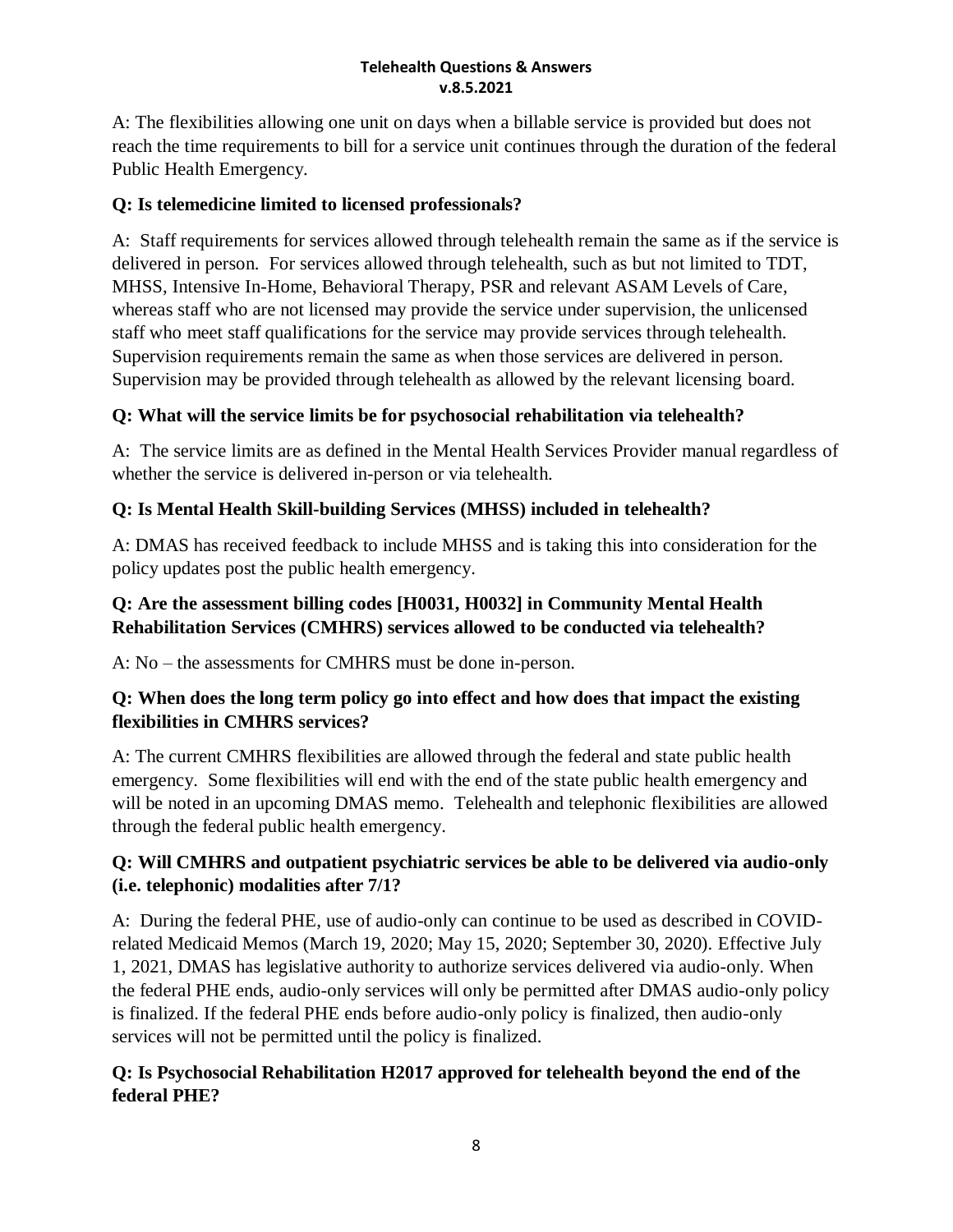A: Psychosocial Rehabilitation (H2017) is approved for synchronous audio-visual (i.e. telemedicine) service delivery beyond the end of the federal-PHE, as noted in the DMAS Telehealth Provider Supplemental Manual.

# **Q: Will there be a max unit billed for Psychosocial Rehab services delivered via telehealth post PHE?**

A: Limits for services delivered via telehealth will be the same as any limits for in-person services as described in the Mental Health Services Manual.

# **Q: Is Crisis Stabilization and the initial assessment allowable via telehealth?**

A: DMAS has received feedback to include Crisis Stabilization and is taking this into consideration for the policy updates post the public health emergency. Assessments for Mental Health Services must take place in-person.

# **Q: Would a provider be allowed to have a virtual psychosocial rehabilitation program? How would DBHDS Licensing view that?**

A: Psychosocial Rehabilitation services may be delivered through telemedicine. See Appendix requirements around the ability to provide services in-person, should clinical needs not be able to be met via remote telehealth delivery. Providers should refer to DBHDS Office of Licensing or their licensing specialist for licensing questions.

# **Q: Will a telehealth session be considered adequate to meet the requirement for a face-toface session every 90 days for targeted case management services?**

A: The face-to-face requirement every 90 calendar days for Mental Health, Substance Use Disorder and Treatment Foster Care Targeted Case Management may be met if delivered through telehealth and clinically appropriate for the particular member's situation.

# **Q: Can telehealth services be delivered during Therapeutic Day Treatment (TDT) services to a child under the age of 14 when a parent may be at work or another adult is not in the home?**

A: TDT services may be provided to youth under the age of 14 through telehealth when a parent is not home if clinically appropriate.

# **Q: Is the service code H2012 eligible for telehealth delivery beyond the end of the federal PHE under the label of Intensive In-Home in the Behavioral Health category of the Appendix?**

A: Yes – Intensive In-Home (H2012) is approved for service delivery via synchronous audiovisual (i.e. telemedicine) delivery beyond the end of the federal PHE as noted in the DMAS Telehealth Provider Supplemental Manual.

Intellectual / Developmental Delay Related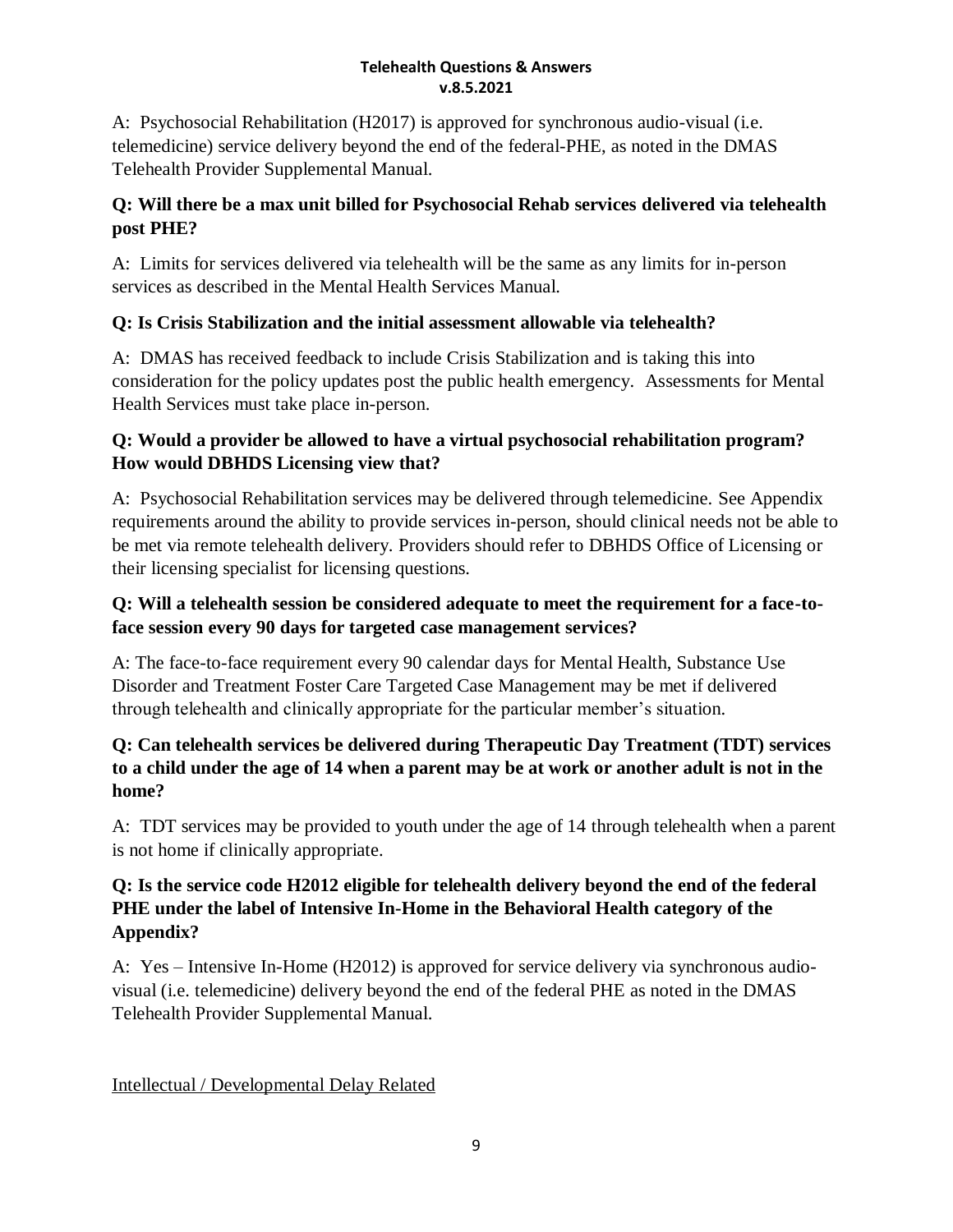#### **Q: Which DD waiver services are reimbursable via telehealth, if any?**

#### **Q: Would a synchronous telehealth ID/DD CM service count as a F2F service, especially if the client refuses an inpatient F2F due to COVID?**

Currently, none of the telemedicine-eligible services listed in Attachment A of the Telehealth Supplement is a waiver service covered by the Community Living (CL) and Family and Individual Support (FIS) waivers. Note that waivered individuals may receive services via telehealth listed in Attachment A.

#### School-Based Service Related

#### **Q: Are schools eligible to be reimbursed for the originating site facility fee when telehealth visits originate at the school building, and either a school nurse, school counselor or designated school staff present the student and assist with set-up and use of the telecommunication equipment?**

Schools are eligible to bill for the originating site facility fee if the school or school division is enrolled as a billing provider with the student's MCO or with DMAS (for services billed as feefor-service) and they provide and facilitate use of telecommunication equipment for delivery of a covered telehealth service.

## Early Intervention Service Related

## **Q: Will TCM for Early Intervention continued to be covered if completed via a telehealth platform?**

Yes – TCM (T2022) is listed in Attachment A of the Telehealth Supplement. Note that Service Limitation requirements specific to Early Intervention codes must be met when delivering services via telemedicine.

#### **Q: Regarding Early Intervention services how are you defining the clinical team? Does this have to be someone with the same credential as the telehealth provider? Could the clinical team include a case manager?**

Yes – a Service Coordinator/Case Manager would be considered a member of the team. Other examples of members of the clinical team could include physical therapists, occupational therapists, developmental specialists, and speech language therapists.

#### **Q: In terms of Early Intervention, a "member's residence" would be the originating site, correct?**

Yes – if the member receiving the service is located at home, their residence is considered the originating site. Note that when the originating site is the member's residence, Providers should not bill for an Originating Site Fee.